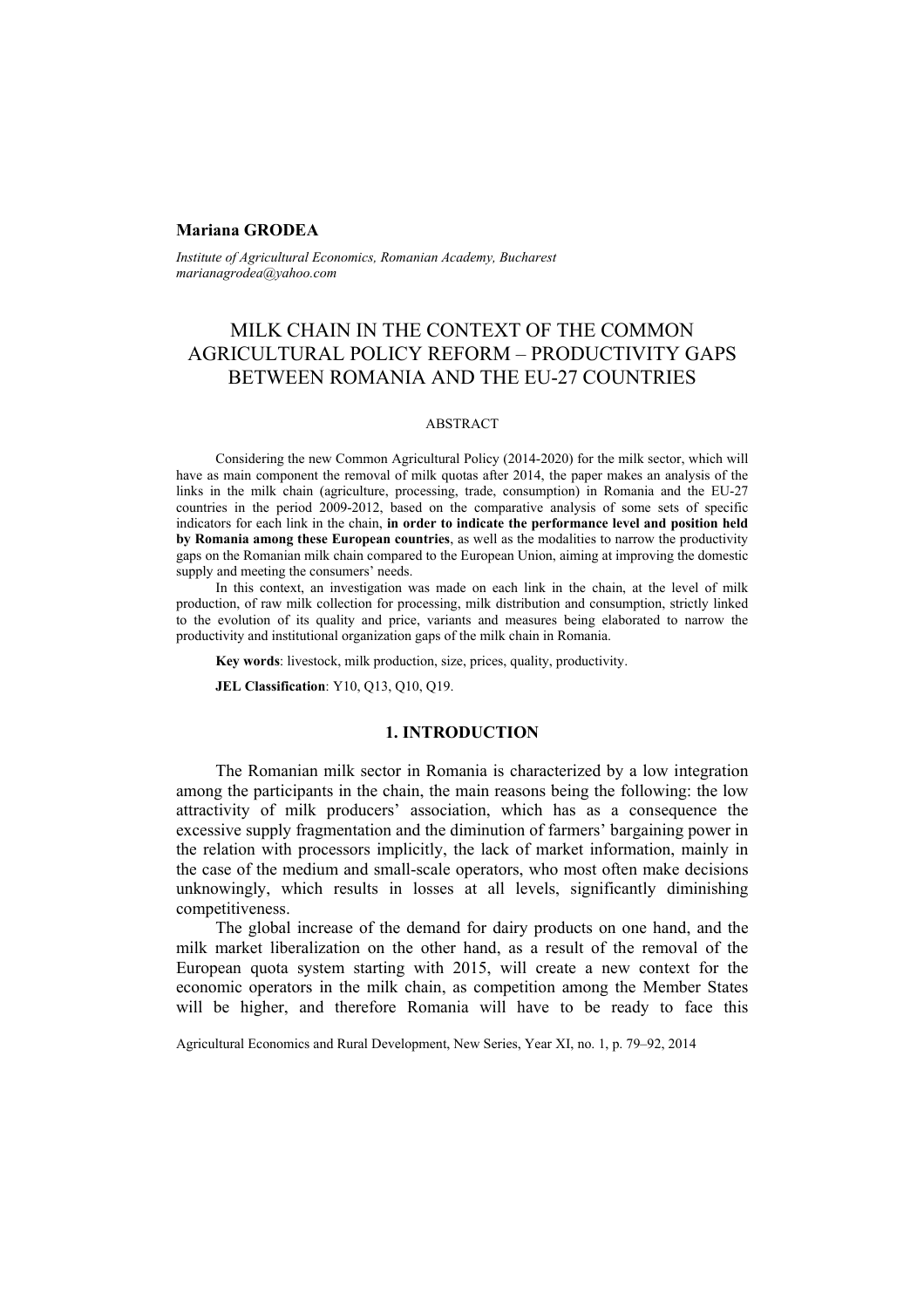competition. From this point of view, we consider the associative organization forms as competitive structures that encourage the modernization of the milk sector and could improve the commercialization of dairy products, as they make it possible for a great number of small producers to actively and efficiently parrticipate in the economic process, narrowing the productivity gaps on the milk chain between Romania and the remaining EU-27 countries.

# **2. MATERIAL AND METHOD**

The method used was the comparative analysis of certain sets of indicators specific for each link in the chain in the period 2009-2011: cow herds and their yields, milk production collected from total production total by the processing units by the main two sources (from the country and from imports), production of dairy products resulting from industrial processing, raw milk procurement price, milk consumption, trade with dairy products. The main aspects of the milk market in Romania were revealed having as information source the national data supplied by the National Institute of Statistics (NIS), through the official publication *Romania's Statistical Yearbook* and the Tempo-online database, NIS, which was subsequently processed, as well as information supplied by the Ministry of Agriculture and Rural Development (MARD) and the National Sanitary Veterinary and Food Safety Authority (NSVFSA). The aspects regarding the evolution and the quantitative and qualitative modifications on the European milk market had as information source the international reports and studies elaborated by the European Commission, the FAOSTAT Agriculture and EUROSTAT data.

The possibilities to narrow the productivity gaps between Romania and the other EU-27 member states were analysed on the basis of two scenarios, which took into consideration the increase of farm productive performance in the case of farms with 1-5 dairy cow heads (97% of total farms), on which 78% of the total number of cows from Romania are found, in order to estimate the milk surplus that goes to the processing industry.

# **3. RESULTS AND DISCUSSIONS**

### **3.1. The milk chain on the European market– evolutions and trends**

**Milk production in EU-27.** *The total cow milk production* in the European Union in the year 2011 reached 147 million tons. The main producers are Germany, France, United Kingdom and Poland, which together sum up over 70% of the total production in the European Union. In the period 2009-2011, no significant changes were produced in the evolution of milk production in the EU-27 member states (Figure 1).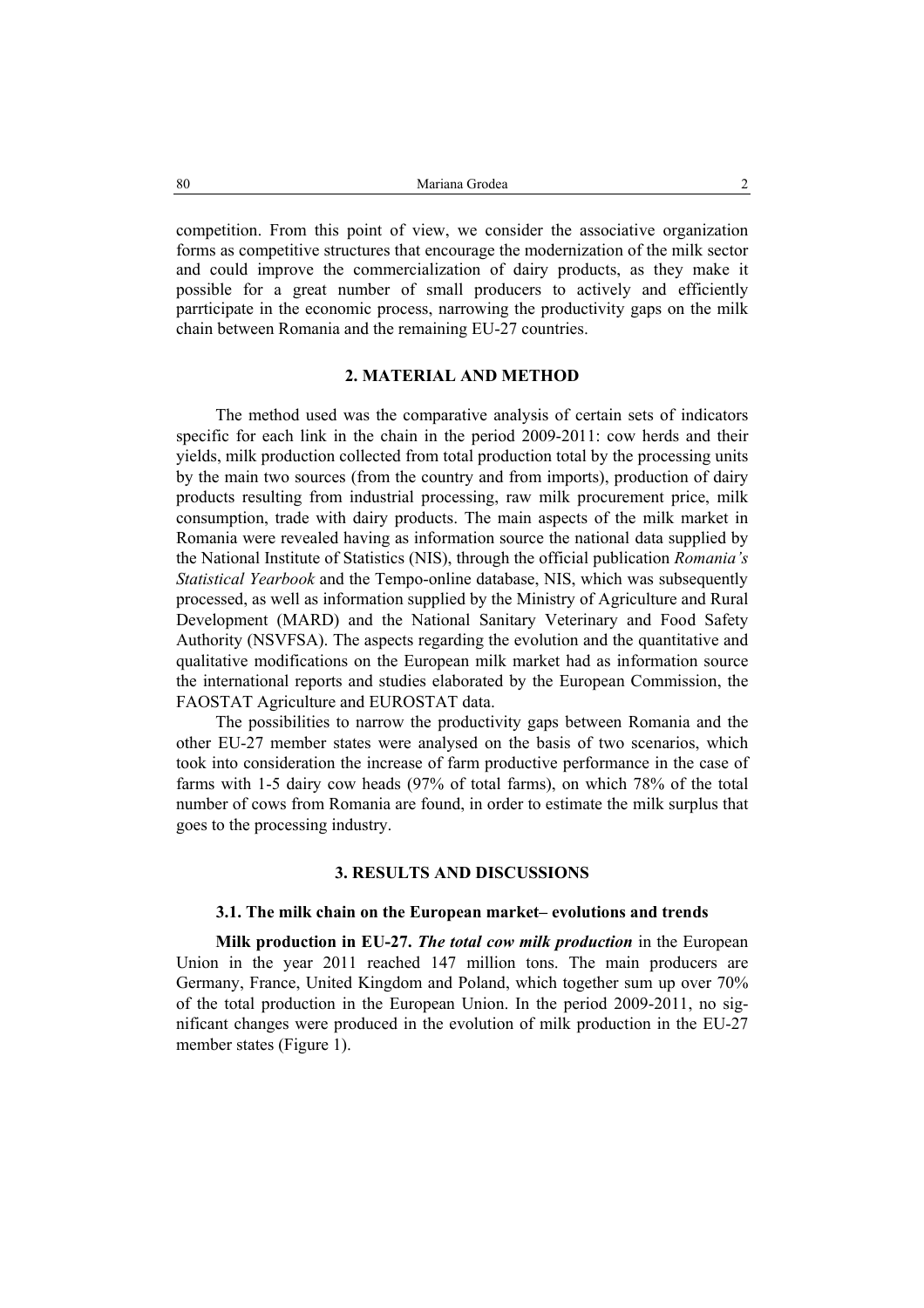In general, the production increase ranged from 5.9% (Ireland) to 0.4% (Hungary), and the production decrease ranged from 13.1% (Romania) to 0.3% (Poland). At the level of EU-27, in the investigated period, although the dairy cow herds diminished by 0.4%, the production increased by 1.9%.

*The average milk yield/cow* largely variates among the European countries (Figure 2). Thus, the highest yield in the year 2011 was noticed in Denmark (8,636 kg/head), Sweden (8,341 kg/head), Spain (8,174 kg/head) and Finland (8,058 kg/head). Bulgaria (with 3,653 kg/head), Greece (3,691 kg/head) and Romania (3,776 kg/head) are countries that lie at the opposite pole.











Figure 2. The average cow milk yield in the European Union – kg/head.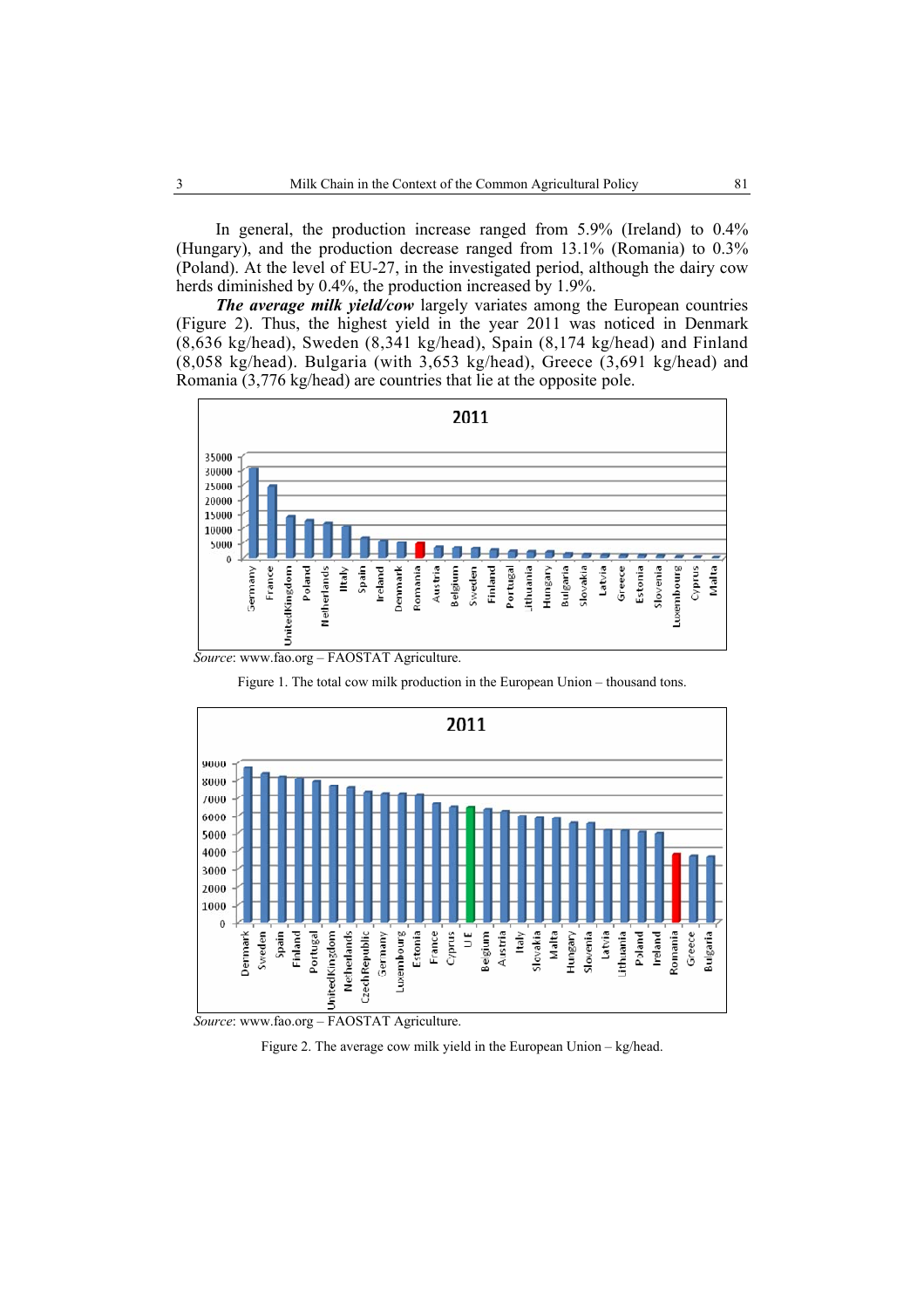*The total ewe milk production* in EU-27 increased by 34.4 thousand tons in the period 2009-2011. Significant production increases were noticed in Hungary (15.8%), Slovenia (14.9%) and Austria (14.8%). The highest decline of this indicator could be noticed in Poland, where the total production decreased by 13.9% in the mentioned period (Figure 3).

As regards the *total goat milk production* in the EU-27 countries, we mention that in the period 2009-2011 this was maintained at a relatively constant level of 194.3 thousand tons (2011). Positive evolutions are signalled in Estonia  $(25.8\%)$ , Hungary  $(16.6\%)$ , Luxemburg and Belgium with  $12.7\%$  and  $11.0\%$ respectively (Figure 4). The decrease of milk production is obvious in Malta (22.1%), Slovenia (13.8%) and Spain (9.3%).

**Herds***.* From the analysis of this indicator, in the period 2010-2012, it is noticed that in EU-27, the number of dairy cows was down by 0.4%. The diminution of herds is noticed in most European countries, but the most important diminutions are found in Slovakia (30.2%) and Greece (10.4%). Significant increases in the dairy cow herds are found in Slovenia (36.4%), Italy (15.1%), Hungary (5.9%) and Ireland (5.3%), while in the remaining countries the number of dairy cows remained relatively constant (Figure 5).

In Romania, although a permanent decrease of total bovine herds was noticed (including the cow and heifer herds), in the period 2007-2011, the number of cows, buffalo cows, and heifers continued to represent over 60% of total livestock herds.

The comparative analysis 2009-2011, with regard to the number of sheep and goats in the EU-27 countries, reveals the most significant increase of livestock herds by 40.7 % in Lithuania (Figure 6). Significant increases can be also met in Ireland  $(9.9\%)$ , Sweden  $(8.1\%)$ , United Kingdom  $(7.6\%)$  and Greece  $(6.7\%)$ . The decrease in the sheep herds is stronger in Spain (11.9%).



 *Source:* www.fao.org – FAOSTAT Agriculture.

Figure 3. The total ewe milk production in the European Union – tons.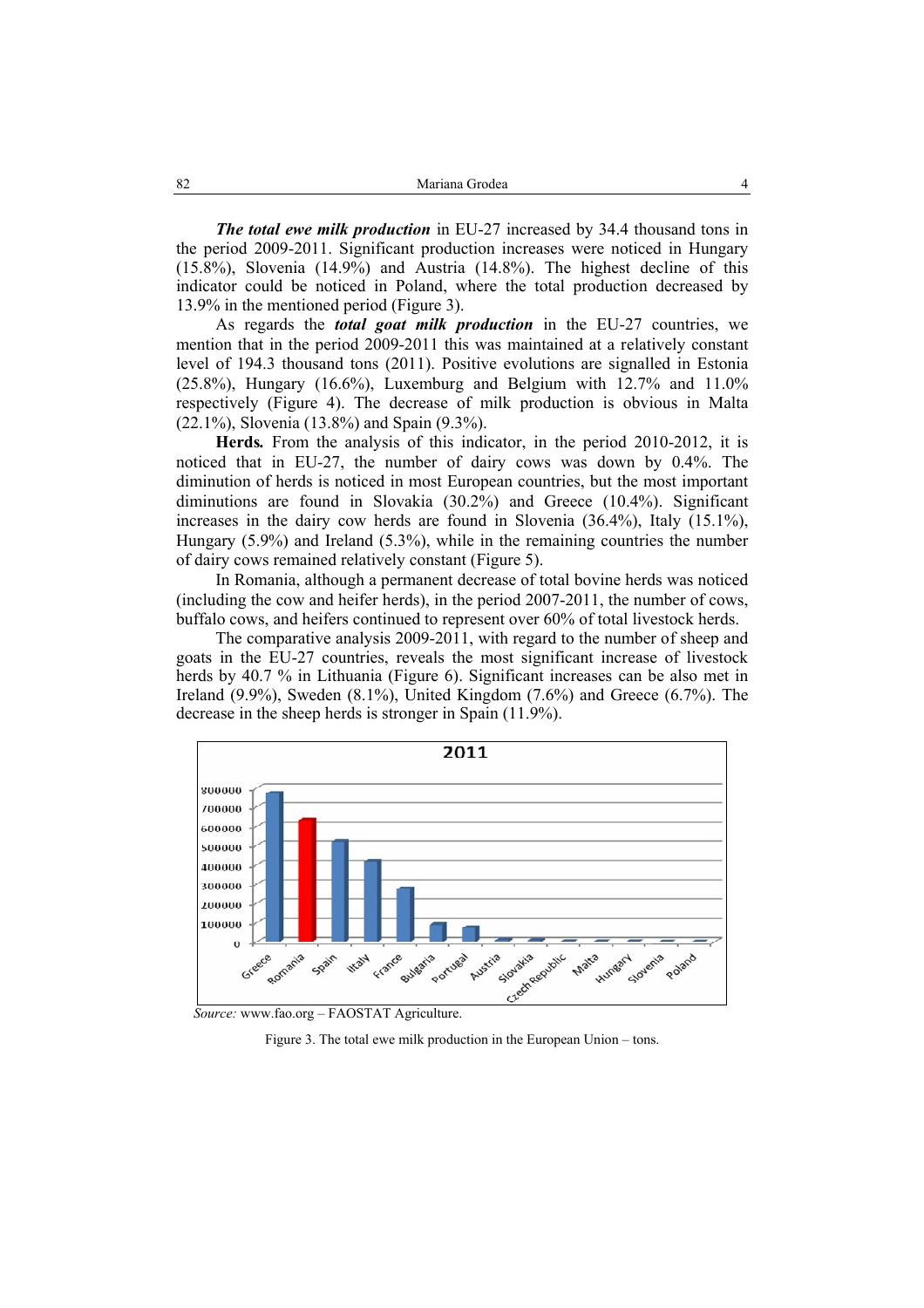

 *Source:* www.fao.org – FAOSTAT Agriculture.



in the European Union – tons.



 *Source:* www.fao.org – FAOSTAT Agriculture.

Figure 5. The number of dairy cows in the European Union – thousand heads.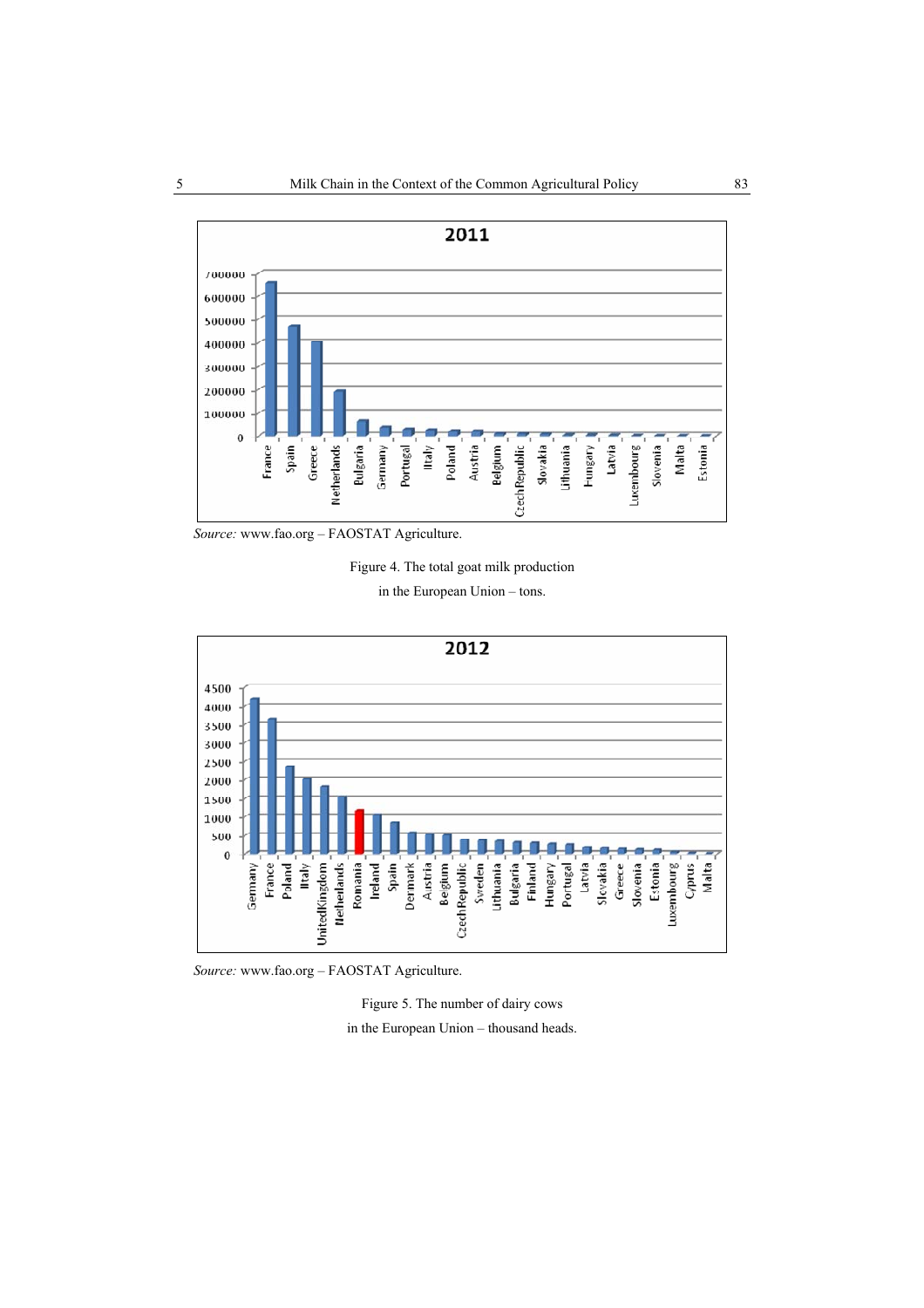

Figure 6. Sheep number in the European Union – thousand heads.

An analysis of the average size of farms specialised in dairy cows, for the year 2009, indicates that Romania is on the last place among the 27 European countries, with an average size of only 6 heads/farm, as opposed to Slovakia (which is on the first place) with an average size of 207 heads, Denmark 123 heads, United Kingdom 117 heads, while the EU-27 average is 34 heads/farm (Figure 7).



 *Source:* EU dairy farms report 2012, based on FADN data.

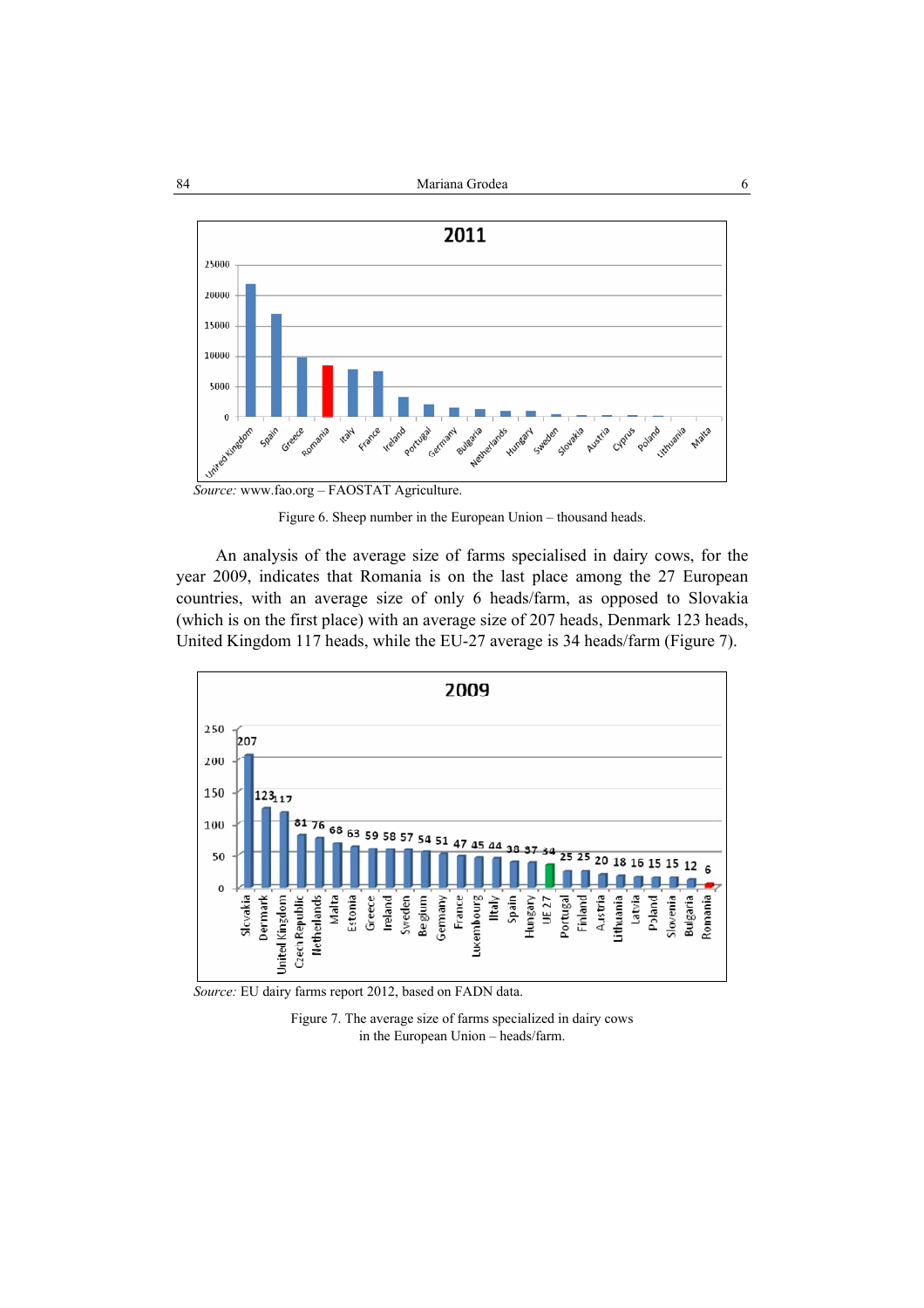**Milk processing on the European market**. The collected milk quantity in EU-27 in the year 2011 totalled 138.24 million tons; Germany, with 29.33 million tons (21.2%), was the main milk producer and collector in the European Union countries. Anyhow, Germany is on the first place in EU as regards cheese production (24.5 million tons), butter (0.4 million tons) and skimmed powder milk (0.3 million tons).



 *Source*: Eurostat.

Figure 8. Share of deliveries in total cow milk production in the EU-27 countries, in the year 2011 (%).

As regards the fresh milk production, the United Kingdom is on the first place in EU, with 13.3 million tons. As regards the share of milk deliveries in total obtained production, in the year 2011, it can be noticed that compared to the EU average of 92.3%, most European countries deliver milk to processing in shares ranging from 87% to 100% (Figure 8). Bulgaria (44.3%) and Romania (19.7%) are an exception.

The reason why Romania delivers milk to the processing industry in such a small percentage is represented by the excessive supply fragmentation (great number of farms with 1-5 heads), which constrains raw milk collection, as well as by the high self-consumption and direct sales percentage.

**Milk and dairy products consumption**. The average consumption of milk and dairy products in the European Union, in the year 2009, was 79 kg fresh drinking milk, 4 kg butter and 18 kg cheese per capita. There are obvious significant differences, among the EU-27 Countries with regard to the structure of dairy products consumption. Thus, the highest liquid milk consumption is found in Lithuania (144 kg/inhabitant), Ireland (139 kg/capita), Estonia (118 kg/capita), and the lowest in Bulgaria (8 kg/capita). The butter consumption ranges from 1 to 6 kg/capita, while cheese consumption ranges from 8 kg/capita (Bulgaria and Slovakia) to 21 kg/capita in Malta (Figure 9).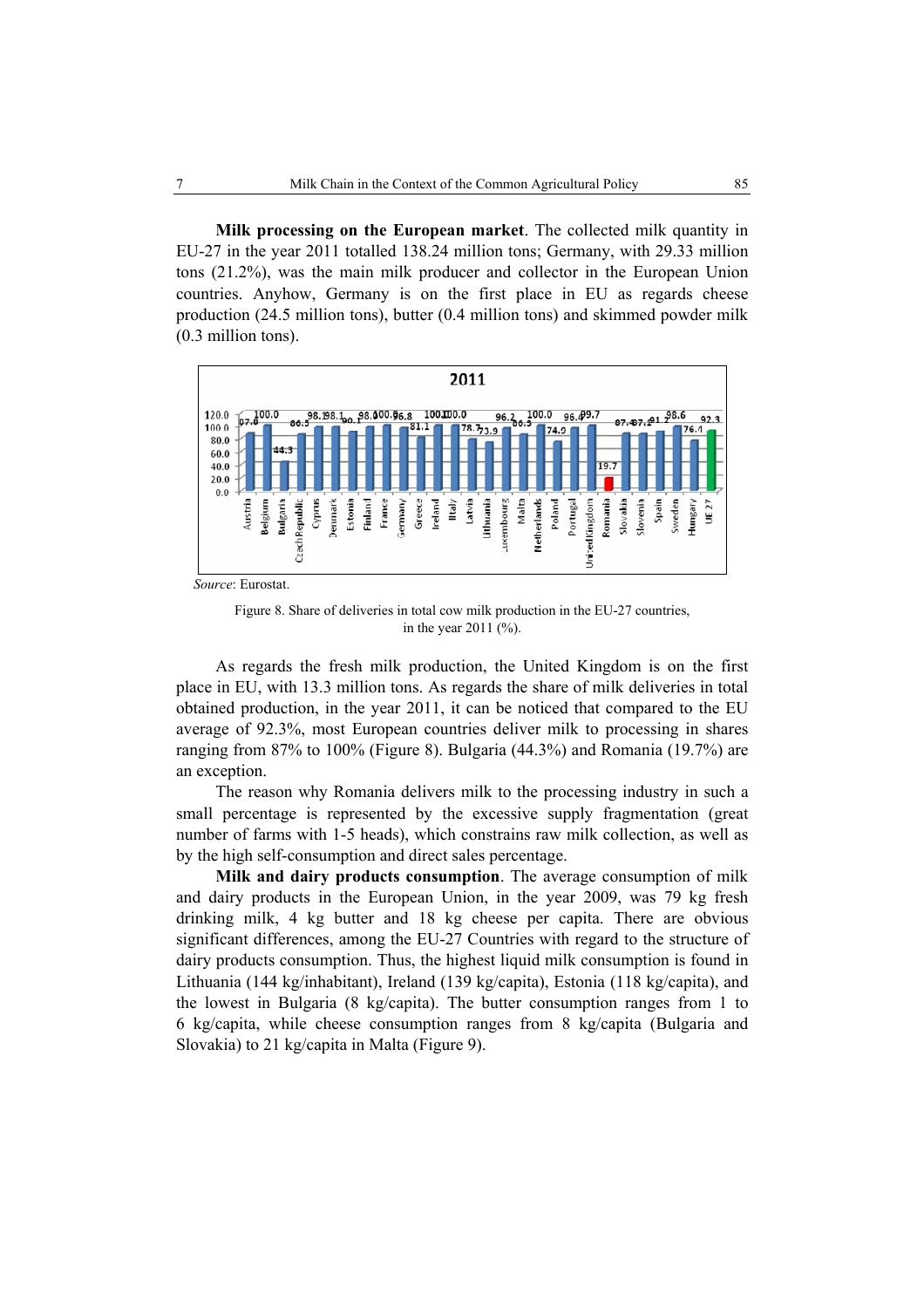

*Source:* "From farm to fork", EUROSTAT, 2011.

 unavailable data only for Czech Republic, Spain, Italy, Netherlands, Slovakia, Finland and Sweden.



**The trade with dairy products**. The European Union represents the most important player on the world market, mainly as regards the export of dairy products, cheese in particular (Table 1). Thus, from total world production, the exports of EU-27 are represented by 30.5% cheese, 25.9% skimmed powder milk and 19.2% butter. As regards imports, it is important to mention that small quantities are generally imported, under 5% of the total world production.

| Item                | <b>EXPORT</b> |               | <b>IMPORT</b> |               |  |
|---------------------|---------------|---------------|---------------|---------------|--|
|                     | thousand tons | $\frac{6}{9}$ | thousand tons | $\frac{6}{9}$ |  |
| <b>Butter</b>       | 59            | 9.2           | 40            |               |  |
| Cheese              | 0 / 0         | 30.5          |               |               |  |
| Skimmed powder milk |               | 25.9          |               |               |  |

*Table 1*  Trade with dairy products in EU-27, 2010

*Source:* Agriculture in the European Union – *Statistical and Economic Information*, 2012 Report.

In the period 2002-2012, Romania constantly had a trade balance deficit from the trade with milk and dairy products (Figure 10).

The commercial deficit grew stronger starting with the year 2007, this increasing about 5 times in the period 2006-2012, from 28,875 thousand euro to 157,552 thousand euro. This situation is the result of massive imports of dairy products, both from the intra- and extra- Community areas, to the detriment of exports, the trend of which increased, yet much under that of imports.

Compared to the year 2012, in value terms, imports increased 22.5 times in non-concentrated milk and cream (0401) and 16.0 times in cheeses and curds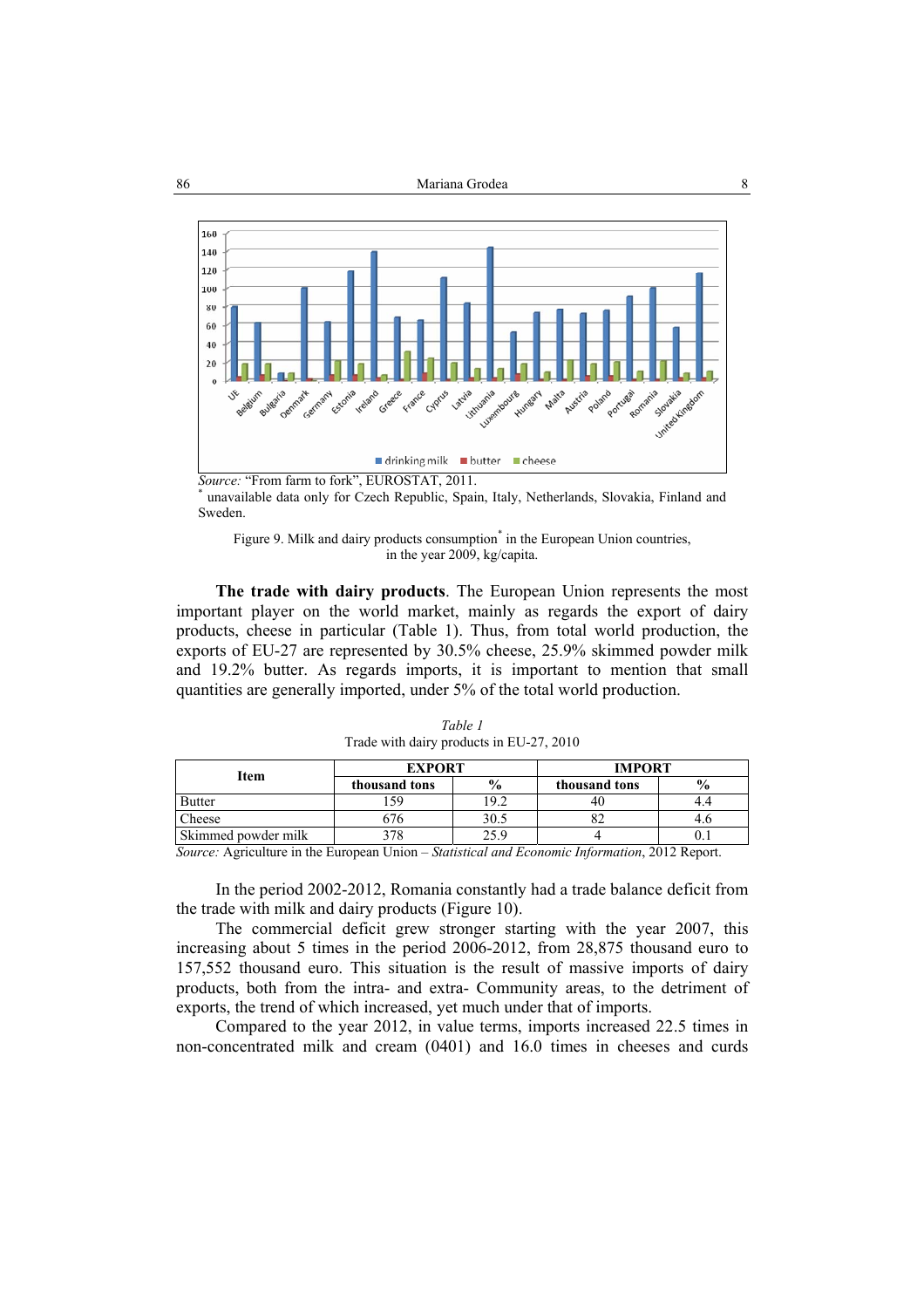

(0406). The lowest evolutions were noticed in butter (twice), whey (6.1 times) and fresh dairy products (6.5 times).

**The raw milk price**. In Romania, although the raw milk price, in the year 2012, was the lowest in EU-27 (24.89 euro/100 kg), this is mainly dictated by the evolution of the neigbour markets – Hungary, Poland and Slovakia, as the main sources for covering the national deficit (Figure 11).



 *Source*: Eurostat.

Figure 11. The raw milk procurement price in the EU-27 countries (euro/100 kg).

Figure 10. The trade balance in dairy products in the period 2002-2012 (thousand euro).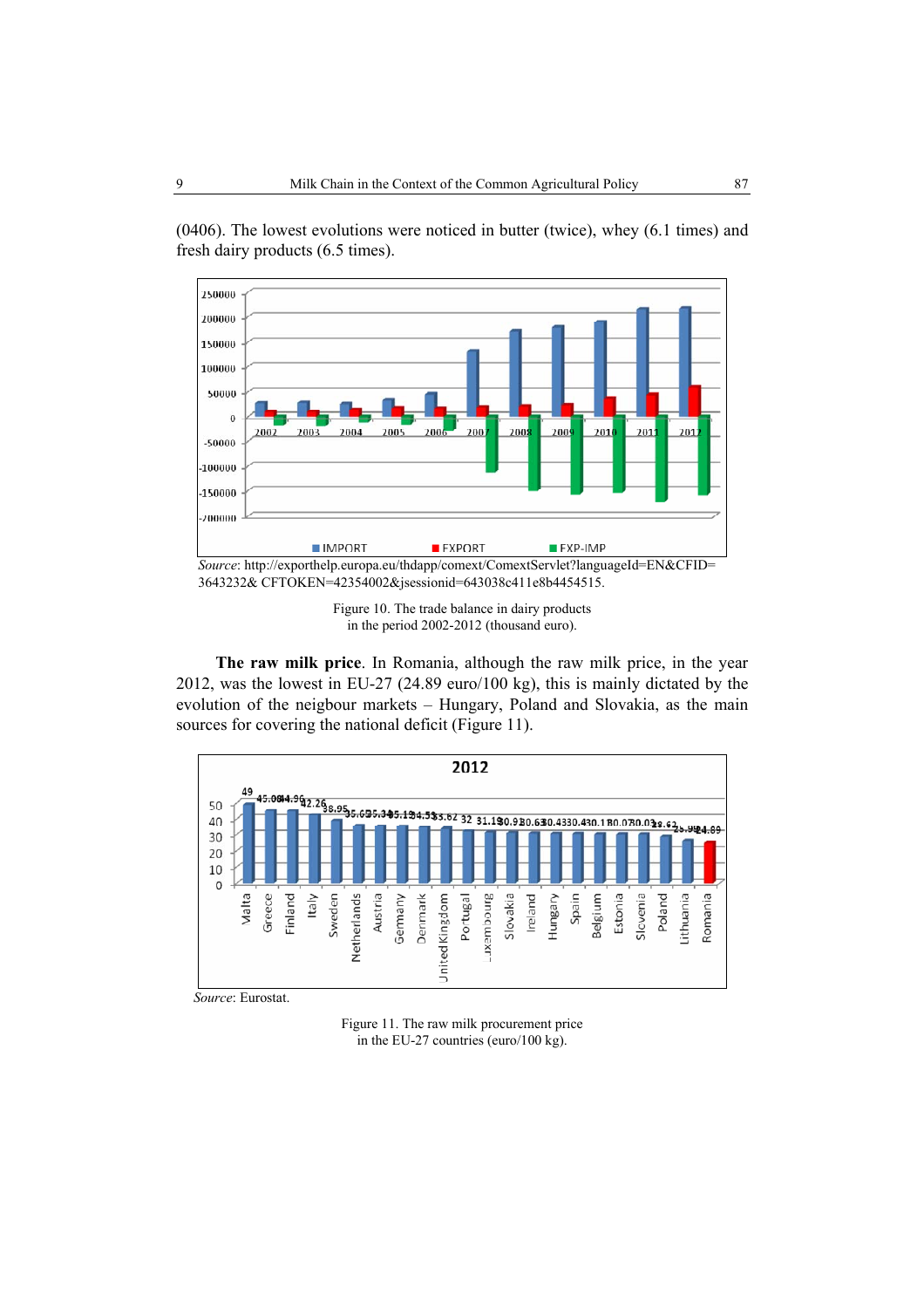The European farmers sold the milk at farm gate, in the year 2012, at prices ranging from 24.89 euro/100 kg to 49 euro/100 kg. The farmers from Malta get most of the money from Europe when they sell their merchandise. According to the official data, the milk from the Maltese farms was purchased by processors at 49 euro/100 kg. The processors from Greece and Finland come next, which get 45.08 euro and 44.96 euro respectively per 100 kg milk. A compact block of countries consists of Netherlands, Austria, Germany, which sold the milk at 35.65 euro/100 kg, 35.34 euro/100 kg and 35.19 euro/100 kg respectively. In the second part of the list we find countries as Poland (28.62 euro/100 kg), Lithuania (25.99 euro/100 kg) and Romania (24.89 euro/100 kg).

The forecasts indicate a milk price increase in the next period, based on the increase of demand from milk processors.

# **3.2. Romania after the removal of quotas – modalities to recover the productivity gaps**

As the market evolution proved that the daily collection of raw milk coming from the small-sized farms becomes more and more unattractive for processors due to the costs incurred by milk collection, the inexistence of a concentrated quantitative supply, the respect of the milking hygiene requirements, insufficient meeting the milk quality standards (its maintaining at a low temperature, corresponding to norms, until delivery to processing), we proposed ourselves, starting from the real situation (**the basic scenario**), to assess which would be the production surplus (**scenario 1**) that goes to the processing industry, so that the small producers could sell, on contract basis with processors, part of the milk production, which at present is almost fully the object of self-consumption and direct sales; this could contribute to the increase of small farmers' incomes, with positive consequences in investments in technology, quality biological material and animal feeds. The basic scenario, which starts from these consideraitons, next presents the situation of total milk production and average yields in the year 2010, by farms types, the supply of the processing industry with raw milk by the two collection sources (**from the country** – milk collected from the agricultural holdings and collection centers and from **imports**).

As it can be noticed (Table 2), 78.32% of the total number of Romanian cows, raised on farms with 1-5 heads/farm, produce 66.56% of the total milk production. It is interesting to notice that the average yield in this category is only 3,050 litres/head.

Out of the total quantity of 28,508 thousand hl, produced by these cows, a great part goes to self-consumption and direct sales (that usually are not registered), which means that the preponderantly formalized sales (by invoices) are practiced only by a small number of producers. The cows raised on farms with 6-30 heads/ farm, which represents 13.27% of total, give a milk production of 7,434 thousand hl (17.35% of total), their average yield being 4,669 litres/head. In the category of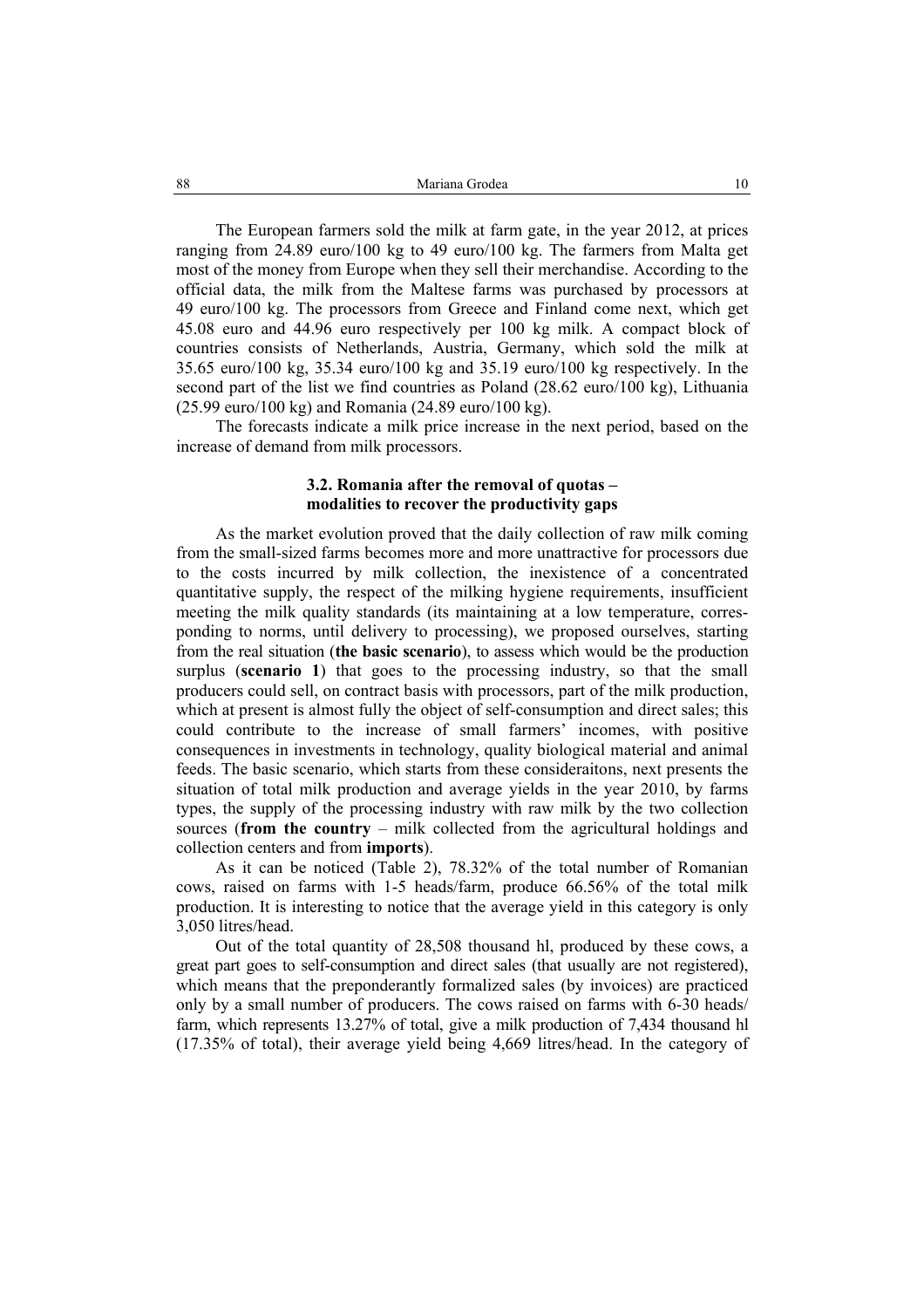farms over 30 heads, there are 100,520 cow heads (8.39% of total), which give a milk quantity of 6,891 thousand hl (16.0% of total), with an average yield of 6,855 litres/head.

| <b>Item</b>    | No. of cows<br>and buffalo<br>cows | $\frac{0}{0}$ | Litres/head/dav | Litres/head/<br>lactation | Total prod.<br>- thousand<br>hl | $\frac{6}{9}$ |
|----------------|------------------------------------|---------------|-----------------|---------------------------|---------------------------------|---------------|
| 1-2 heads      | 712,024                            | 59.43         | 10              | 3,050                     | 21,605                          | 50.44         |
| 3-5 heads      | 226,319                            | 18.89         | 10              | 3,050                     | 6,903                           | 16.12         |
| $6-10$ heads   | 71,526                             | 5.97          | 13              | 3,965                     | 2,836                           | 6.62          |
| $11-15$ heads  | 35,703                             | 2.98          | 16              | 4,880                     | 1,742                           | 4.07          |
| $16-20$ heads  | 25.879                             | 2.16          | 17              | 5,185                     | 1,342                           | 3.13          |
| $21-30$ heads  | 26,118                             | 2.18          | 19              | 5,795                     | 1,514                           | 3.53          |
| $31-50$ heads  | 24,681                             | 2.06          | 20              | 6,100                     | 1,506                           | 3.51          |
| $51-100$ heads | 27,316                             | 2.28          | 22              | 6,710                     | 1,833                           | 4.28          |
| over 100 heads | 48,523                             | 4.05          | 24              | 7,320                     | 3,552                           | 8.29          |
| Total          | 1,198,089                          | 100           | 12              | 3,574                     | 42,832                          | 100           |

*Table 2*  The situation of milk production in the year 2010 by farms types

*Source:* calculations based on MARD data.

The conclusion that can be drawn is that the poor productive performance of the dairy cows is the main factor contributing to the present situation and upon which it must be intervened, for the change of the presented picture.

Table 3 presents the situation of milk production on the farms with more than 11 dairy cow heads.

| <b>Item</b>         | No. of<br>cows and<br>buffalo<br>cows | $\frac{0}{0}$ | Litres/<br>head/<br>day | Litres/<br>head/<br>lactation | <b>Total</b><br>prod.<br>thousand<br>hl | Market<br>prod.<br>thousand<br>hl | $\frac{6}{9}$ |
|---------------------|---------------------------------------|---------------|-------------------------|-------------------------------|-----------------------------------------|-----------------------------------|---------------|
| $11-15$ heads       | 35,703                                | 2.98          | 16                      | 4,880                         | 1,742                                   | 1,568                             | 4.07          |
| $16-20$ heads       | 25,879                                | 2.16          | 17                      | 5,185                         | 1,342                                   | 1,208                             | 3.13          |
| $21-30$ heads       | 26,118                                | 2.18          | 19                      | 5,795                         | 1,514                                   | 1,362                             | 3.53          |
| $31-50$ heads       | 24,681                                | 2.06          | 20                      | 6,100                         | 1,506                                   | 1,355                             | 3.51          |
| $51-100$ heads      | 27,316                                | 2.28          | 22                      | 6,710                         | 1,833                                   | 1,650                             | 4.28          |
| Over $100$<br>heads | 48,523                                | 4.05          | 24                      | 7,320                         | 3,552                                   | 3,197                             | 8.29          |
| Total               | 188,220                               | 15.71         | 20                      | 6,103                         | 11,488                                  | 10,339                            | 26.82         |

*Table 3*  Milk production on the dairy farms with more than 11 heads in the year 2010

*Source:* calculations based on MARD data.

As structure, the average yields range from 4,880 litres/head to 7,320 litres/ head, the average being 6,103 litres/head. It can be seen that a percentage of about 16% of the number of cows, on the farms with more than 11 heads, obtain about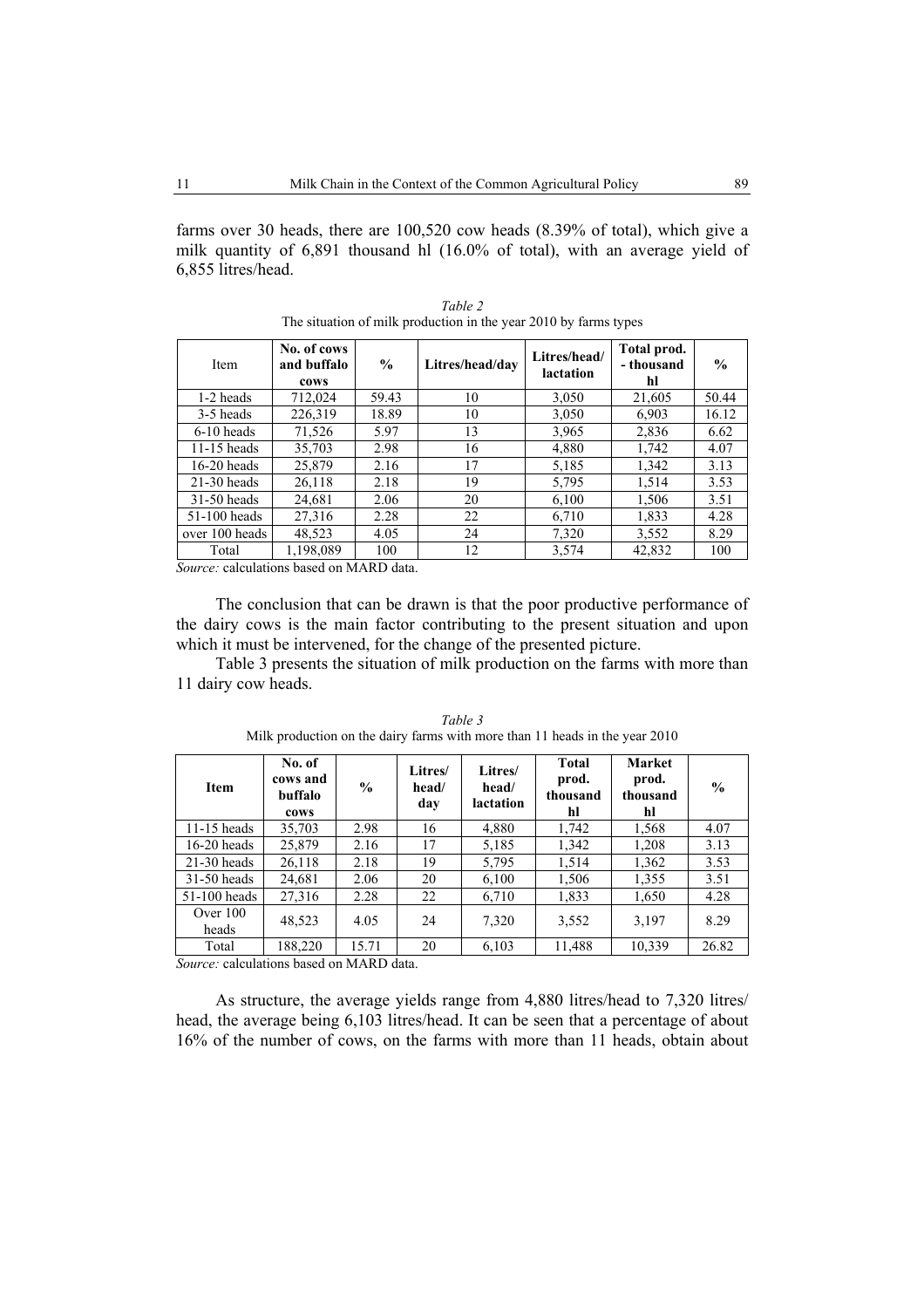27% of the total milk production in Romania, while 84% of the cow number on farms with 1-10 heads obtain 73% of the total production. We specify that, in this variant, the resulting market production is that from which only the consumption of calves was excluded, not the self-consumption and the direct sales.

As it can be seen, Romania ensures 91.2% of its raw milk necessary for processing from the domestic production and 2.04% of the raw milk from imports (Table 4). If we make a comparison by the two components, i.e. milk collected from the country for processing (9,051 thousand hl) and the market production (excluding the consumption of calves) of 10,339 thousand hl, obtained from the farms with over 11 heads, we can conclude that the necessary milk for processing can be obtained from 188,220 milk cows, the average yield of which is 6,103 litres/ head.

| Thousand hl | $\frac{6}{9}$ |
|-------------|---------------|
| 9.051       | 91.20         |
|             |               |
| 873         | 2.04          |
| 9.924       | 100           |
| 3,8549      | 100           |
| 10.339      | 26.82         |
|             |               |

*Table 4*  Milk production by components and farm types – 2010

*Source:* calculations based on MARD data.

Having in view the present situation, **in Scenario 1, we started from the following hypotheses**:

– the increase of milk production that goes to processing, from the farms smaller than 5 heads as a result of Government's Decision (November 2013) on the *de minimis* aid for the purchase of cooling tanks for milk, which will benefit the animal raisers who own up to 5 heads dairy cows and who are organized in this respect into a single associative form established at the level of one commune;

– the increase of milk production for deliveries to processing, from the farms with 1-5 heads, is based on the increase of the average yield by 20% (from 10 to 12 litres/head/day ) on one hand; on the other hand it is based on the decrease of the percentage for self-consumption from 40%, as it is at present, to 25%, in favour of the deliveries to processing by 15%;

– constant maintaining of the number of dairy cows present on the two types of farms.

Thus, the surplus of milk for processing (Table 5) will total 6,006 thousand hl (76% of farms with 1-5 heads and 24% of farms with 3-5 heads). This milk, obtained under hygiene conditions and maintained immediately after milking in cooling tanks at the temperature of 4º Celsius, will meet the quality standards required by the processors, so that an obvious improvement of the milk quality will be possible.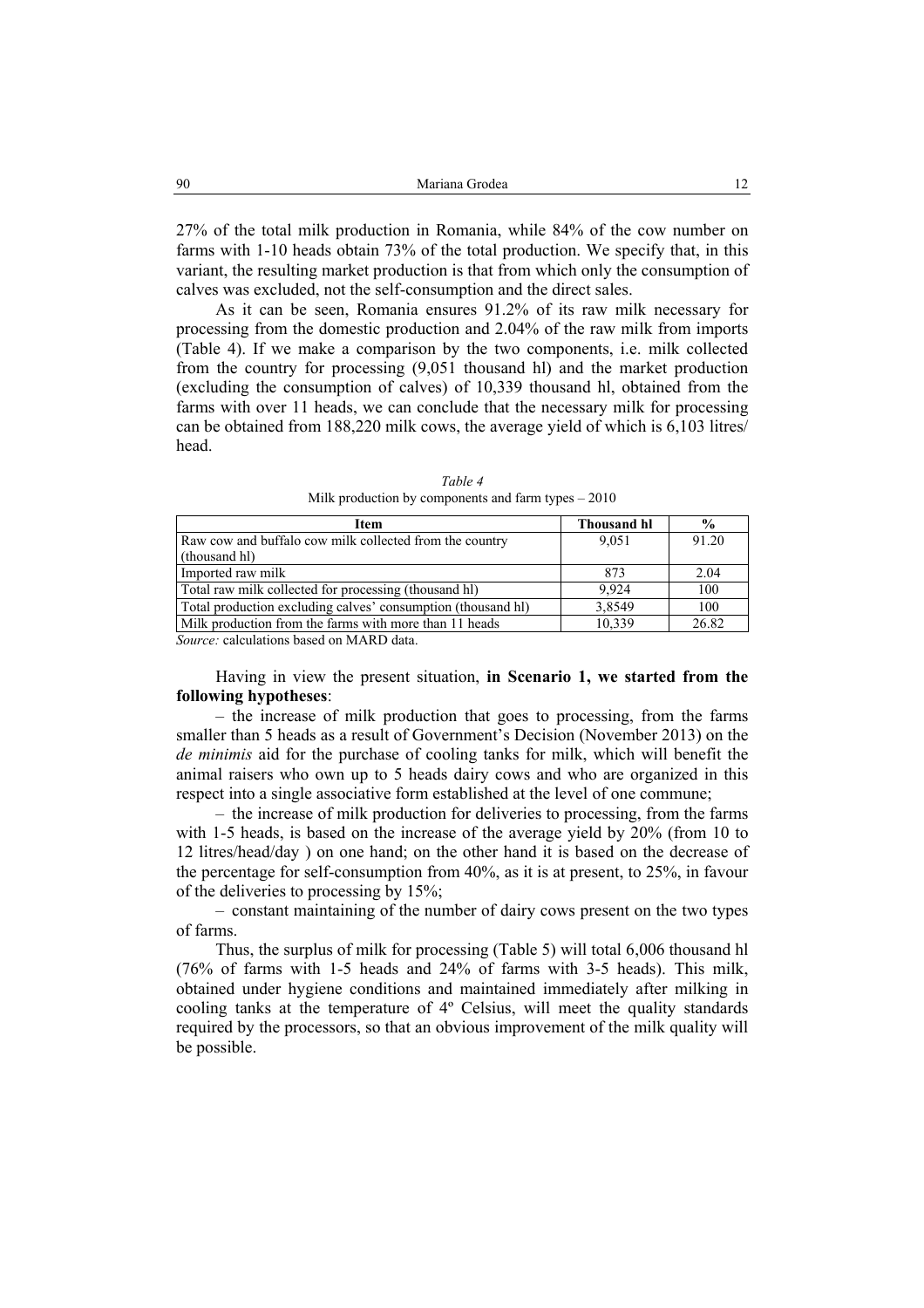| 1-2 heads | 3-5 heads | Total     |
|-----------|-----------|-----------|
| 830,134   | 263,875   | 1,094,009 |
| 59.43     | 18.89     | 78.32     |
| 12        | 12        | 12        |
| 3,660     | 3,660     | 3,660     |
| 30,383    | 9,658     | 40,041    |
| 3,038     | 966       | 4,004     |
| 7,596     | 2,414     | 10,010    |
| 4,557     | 1,449     | 6,006     |
| 15,191    | 4,829     | 20.020    |
|           |           |           |

| Table 5                                                           |  |  |  |  |  |  |  |
|-------------------------------------------------------------------|--|--|--|--|--|--|--|
| The production surplus for processing on the farms with 1-5 heads |  |  |  |  |  |  |  |

*Source:* calculations based on MARD data.

Of course, we can also take into consideration the case when an increase of average yields will be obtained on the farms with more than 6 heads, this situation leading to the substantial increase of the milk quantity for processing. The measure adopted by the Government on *the minimis* aid for the purchase of milk cooling tanks is welcome for the milk producers, as they can better sell their production and increase their incomes, on one hand; on the other hand, it will also benefit the processors, as they would appeal less to raw milk imports, thus decreasing their transport-linked costs.

#### **4. CONCLUSIONS**

The milk sector in Romania has significant discrepancies compared to EU-27 as regards productivity. This fact can be explained both by the internal structure of the Romanian dairy farms (small size, strong fragmentation), inadequate or defective utilization of production factors (including the human capital), and by the institutional framework and the present deficient infrastructure.

The basic problem of the livestock production, in general, and of the milk production in particular is the chronic crisis in ensuring the necessary quantity of feedstuffs and their quality. This phenomenon is the main cause of the unsatisfactory production situation, of the low production performance and of the low economic efficiency of livestock farms in the first place. The chronic feed scarcity, their low quality and the quantitative and qualitative losses brough about by the inadequate harvesting, storage and preservation technologies, all contribute to the low reproduction indices, to the productive performance much under the genetical potential of breeds and to the high specific feed consumption per unit of product.

The performance of the milk sector in Romania is also seriously affected by the excessive fragmentation. Thus, in the year 2010, 59% of the total dairy cow herds were found on very small-sized farms with 1-2 heads, and the total number of farms was 761,528, with an average size of 1.83 heads/farm. Even though a diminution by 28% of the number of farms wa noticed as compared to 2007, the number of the non-performant small farms remains very high, which reflects the